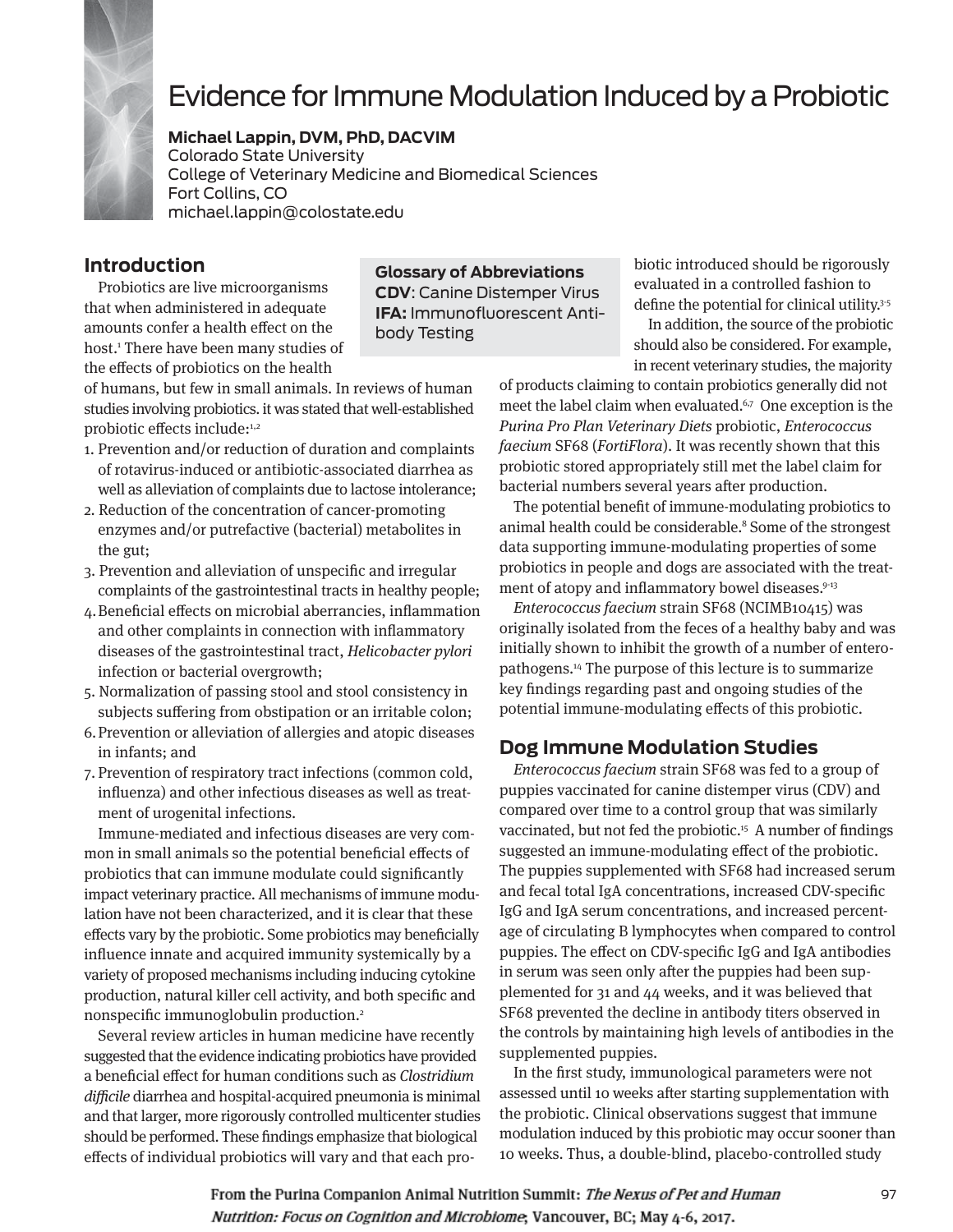in healthy young adult Beagles was recently performed at the Center for Companion Animal Studies. Due to prepublication restrictions, this proceedings will only present the general findings with more extensive review of the results presented at the Summit. Using flow cytometry for the measurement of cellular findings and a serum-based cytokine panel, evidence for immune modulation induced by the probiotic was shown as early as four weeks after supplementation.<sup>16</sup>

In another ongoing study at the Center for Companion Animal Studies, the effect of E. faecium SF68 on the clinical outcomes of American Pitbull Terriers with generalized demodecosis will be shared at the Summit.

#### **Kitten Immune Modulation Study**

In a follow-up study, a similar experimental design used to assess vaccine responses in puppies was applied to a study group of kittens.17 In that study, it was hypothesized that feeding E. faecium SF68 to kittens would enhance nonspecific immune responses, FHV-1, FCV, and FPV-specific humoral immune responses, and FHV-1-specific cell-mediated immune responses of kittens. Twenty 6-week-old SPF kittens were purchased from a commercial vendor and divided into two groups. One group was fed SF68 daily, and the other group was fed the placebo starting at 7 weeks of age.

At 9 and 12 weeks of age, a commercially available FVRCPmodified live vaccine was administered SQ, and the kittens were followed until 27 weeks of age. The attitudes and behavior of the kittens were monitored daily throughout the study. Body weight was measured weekly. Blood, saliva, and feces were collected from all cats prior to starting probiotic or placebo supplementation at 7 weeks of age and at 9, 15, 21, and 27 weeks of age. In addition, feces were collected from kittens in the treatment group after the study was completed at 28 weeks of age.

For each group of kittens, five fecal samples per day were randomly selected from the shared litter box and scored using a standardized graphic scoring card. Fecal extracts from samples taken at 9 and 27 weeks of ages were analyzed for total IgA and total IgG. Other parameters monitored included randomly amplified polymorphic DNA (RAPD)-PCR on feces to determine if viable E. faecium SF68 was in the stools of treated cats and to assess whether the probiotic was accidentally transmitted from the treated kittens to the control kittens. Commercially available ELISAs were used to determine whether Clostridium perfringens enterotoxins or C. difficile toxins A/B were present in the feces of the kittens. Routine aerobic fecal cultures for Salmonella spp. and Campylobacter spp. were performed. Complete blood counts, serum biochemical panels, and urinalyses were performed to assess for adverse events induced by the probiotic. Antigenspecific humoral immune responses were estimated by measuring serum FHV-1-specific IgG, FHV-1-specific IgA, FCV-specific IgG, and feline panleukopenia-specific IgG in sera as well as FHV-1 specific IgG and IgA levels in saliva

using adaptations of previously published ELISA assays. Total IgG and IgA concentrations in sera, fecal extracts, and saliva were estimated by use of commercially available ELISA assays or radial immunodiffusion assay. Cellular immune responses were assessed via flow cytometry and whole blood proliferation assays. Lymphocytes were stained for expression of CD4, CD8, CD44, MHC Class II, and B cells. In addition, lymphocyte proliferation in response to concanavalin A and FHV-1 antigens was assessed.

Body weight and fecal scores were not statistically different between the two groups over time or at any individual time points. Feces from seven of nine treatment cats were positive for SF68 on at least one time point during the study, whereas feces from all control cats were negative for SF68 at all time points. SF68 DNA was not detectible from feces of any treated cat one week after stopping supplementation (week 28). All samples from placebo cats were negative for SF68 by RAPD-PCR. Neither Salmonella spp. nor Campylobacter spp. were grown from feces. Numbers of positive samples for C. difficile toxins A/B or C. perfringens enterotoxin were not significantly different between the groups over the course of the study.

Complete blood counts and biochemical profiles were within normal limits for the age group for all cats at all time points. A number of the immune markers were numerically greater in the SF68 kittens versus the placebo group, but did not reach statistical significance. For example, at 21 and 27 weeks of age, the mean levels of FHV-1-specific IgA in serum and saliva were greater in the treatment group when compared to the placebo group. Moreover, the mean FHV-1-specific serum IgG levels were greater in the treatment group when compared to the placebo group at 15, 21, and 27 weeks of age. At 15 weeks of age, the treatment group serum mean FPV-specific IgG levels were greater than those of the placebo group. There were no statistical differences between the groups for any cell surface markers at the first four time points. However, at 27 weeks of age, the treatment group had a significantly higher percentage of gated lymphocytes positive for CD4 (mean 13.87%) than the placebo group (mean 10.61%,  $p = 0.0220$ ).

In this study, we concluded that SF68 was safe to administer to cats and the increase in CD4+ cell counts in the treatment group compared to the placebo group without a concurrent increase in CD8+ counts at 27 weeks of age demonstrated a systemic immune modulating effect by the probiotic. Because we did not show a significant increase in lymphocyte stimulation by FHV-1 or an increase in the expression of the memory cell marker CD44 on the CD4+ lymphocytes in the treatment group, the increase in CD4+ T lymphocytes may have been nonspecific as the cells appeared to be unprimed. As the CD4+ T lymphocytes of kittens in this study were not additionally characterized via cytokine production profiles or additional cell-surface marker characterization; it could not be determined whether

From the Purina Companion Animal Nutrition Summit: The Nexus of Pet and Human Nutrition: Focus on Cognition and Microbiome, Vancouver, BC; May 4-6, 2017.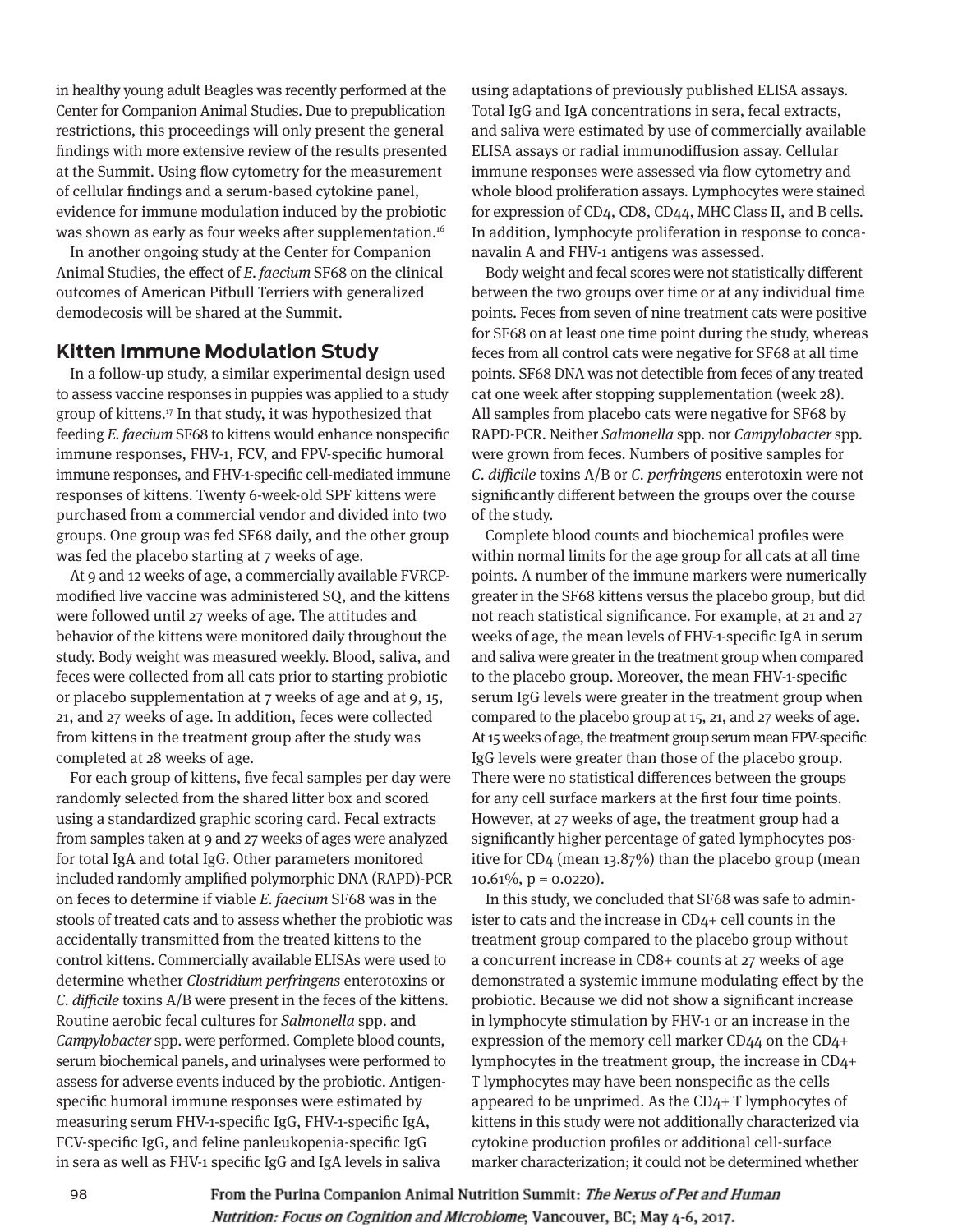a Th1 or Th2 response predominated. We believed that sample size and/or the duration of the study may have precluded detection of statistical differences between the groups in regard to FPV, FCV, and FHV-1 antibody titers.

## **Chronic Feline Herpesvirus 1 Study**

Since the normal kitten study documented potential effects of E. faecium SF68 on cell-mediated immunity in cats, we chose to study the potential effects on feline herpesvirus 1 (FHV-1).18 This infectious agent is extremely common in cats and is frequently associated with morbidity because of recurrent ocular and respiratory clinical signs of disease. In addition, there is no known drug therapy that consistently eliminates the carrier state, and vaccination does not provide sterilizing immunity. In this study, it was hypothesized that feeding SF68 would decrease clinical disease, episodes of FHV-1 shedding, and numbers of FHV-1 DNA copies shed over time in cats with chronic FHV-1 infection.<sup>11</sup>

Overall, 12 cats with chronic FHV-1 infection were administered either SF68 or the palatability enhancer as a placebo, monitored for clinical signs of disease, monitored for FHV-1 shedding, and evaluated for FHV-1-specific humoral and cell-mediated immune responses as well as for fecal microbiome stability. After an equilibration period, mild stress was induced over time by changing the housing of the cats from cages to group housing multiple times over a five-month period.

The SF68 was well-tolerated by all cats. Fecal microbial diversity was maintained throughout the study in cats supplemented with SF68, but decreased in cats fed the placebo, indicating a more stable microbiome in cats fed SF68. Upper respiratory signs of disease were not exacerbated in this model of stress. While results varied among cats, those administered SF68 had fewer episodes of conjunctivitis than the placebo group during the supplementation period suggesting that administration of the probiotic lessened morbidity associated with chronic FHV-1 infection exacerbated by stress.

#### **Murine Acute** *Giardia* **Study**

In previous work, mice administered SF68 and then infected with Giardia intestinalis shed fewer trophozoites and less Giardia antigen than the placebo group.<sup>19</sup> In addition, supplemented mice had increased CD4+ cells in Peyer's patches and the spleen as well as increased anti-Giardia intestinal IgA and serum IgG when compared to untreated mice.

## **Chronic Subclinical** *Giardia* **Study in Dogs**

When SF68 was administered to 10 adult dogs with chronic, subclinical Giardia infection, no differences in cyst shedding or fecal antigen testing were found when compared to 10 placebo-treated dogs.<sup>20</sup> In addition, there were no differences between groups in fecal IgA concentrations. In contrast to the mouse study, the dogs were previously infected by Giardia, which may have affected the results. In addition, the study

was only for six weeks; in the previously discussed puppy study, some of the significant immune-modulating effects were not seen until later in the supplementation period.<sup>1</sup>

## **Shelter Animals Acute Nonspecific Diarrhea Study**

 In a recent study, we hypothesized that cats and dogs housed in an animal shelter that were fed SF68 would have decreased episodes of diarrhea and improved fecal scores compared to untreated cats and dogs in the same environment.<sup>21</sup> The cats were housed in two different rooms, and the dogs were housed in two different rooms in a northern Colorado Animal Shelter. The cats and dogs were all fed a standardized diet by species. Animals in one room were supplemented daily with E. faecium SF68, and animals in the alternate room were supplemented daily with a placebo. Otherwise, management of the rooms was identical for the duration of the study. To reduce risk of a room influence on the results of the study, the room in which cats or dogs were being supplemented with E. faecium SF68 was switched after one month, with a one-week washout period to lessen the possibility that SF68 surviving in the environment could influence the results of the study.

During the study, routine shelter cleaning and disinfection protocols were being followed. Prior to cleaning the room each morning, feces in the cage of each animal was scored by one of the investigators using the Purina Fecal Scoring System for Dogs and Cats. This person was blinded to the treatment groups. After scoring, feces from dogs with a score from 4 to 7 (indicating mild to severe diarrhea) were collected and transported to Colorado State University for infectious disease testing, which included microscopic examination for parasites eggs, cysts, and oocysts after zinc sulfate centrifugation flotation and immunofluorescent antibody testing (IFA) for Cryptosporidium oocysts and Giardia cysts (Merifluor® Cryptosporidium/Giardia, Meridian Bioscience Inc., Cincinnati, OH). The percentages of dogs or cats with diarrhea of >2 days duration were calculated over the course of the study. A generalized linear mixed model using a bionomial distribution with treatment being a fixed effect and the room being a random effect was used to assess for statistical differences between treatment groups. Presence of parasites was included as a covariate. Significance was defined as  $p < 0.05$ .

Diarrhea prevalence rates were low for all dogs in the study, and statistical differences were not detected. However, the percentage of cats with diarrhea >2 days was 7.7% for the probiotic group and 20.7% for the placebo group. This result was significantly different ( $p = 0.0297$ ). These results suggest that administration of SF68 to cats housed in shelters may lessen the numbers of days with diarrhea. As this was a short-term study, this effect may have been from probiotic influences on intestinal microbiota rather than systemic immune enhancing effects.

From the Purina Companion Animal Nutrition Summit: The Nexus of Pet and Human Nutrition: Focus on Cognition and Microbiome, Vancouver, BC; May 4-6, 2017.